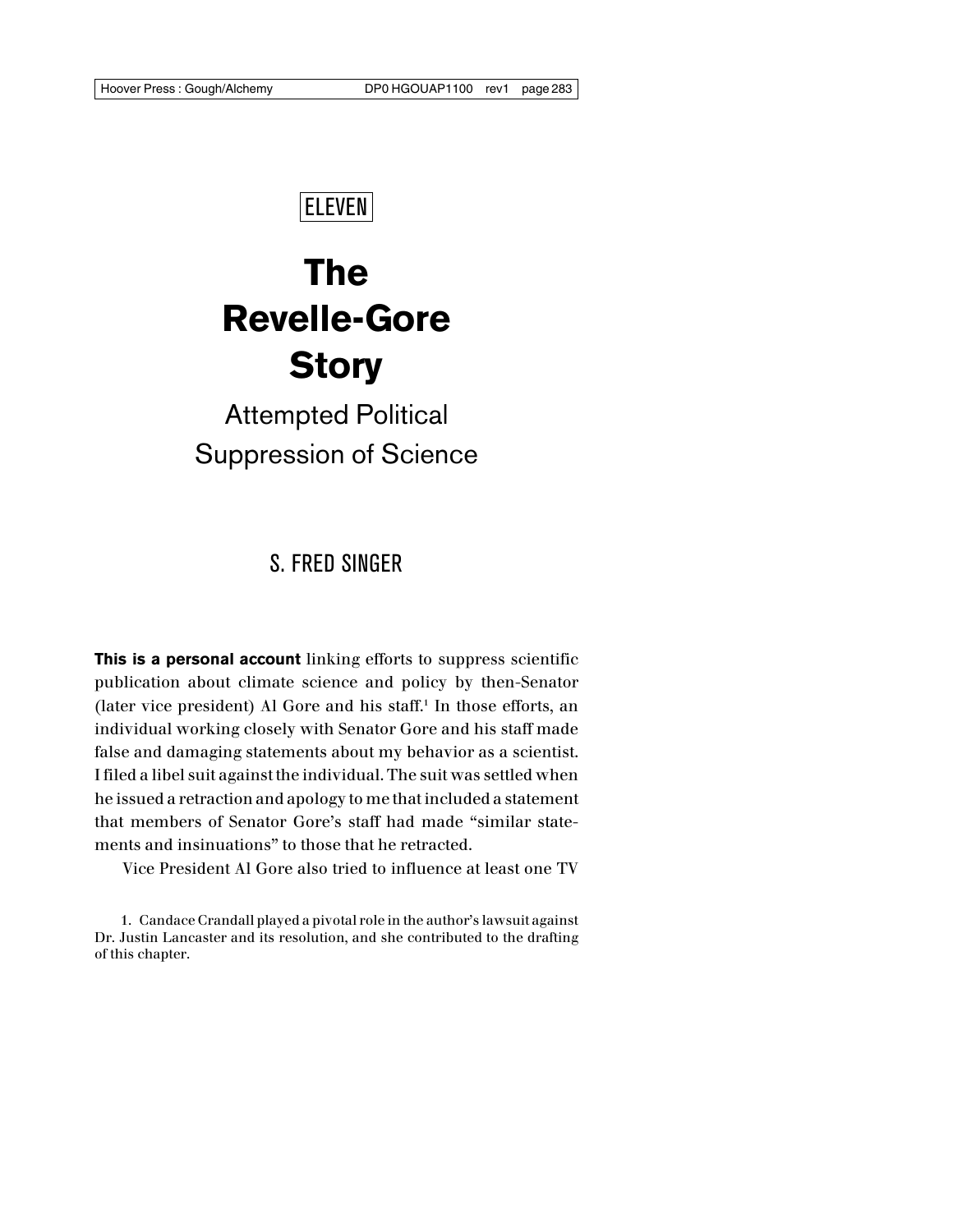news anchor to carry out an investigation designed to discredit those who disagreed with his personal views about climate change. His effort failed because of the newsman's integrity.

Our country's laws provide protection from libelous statements, and I was able to defend myself through the legal process. The free press and a newsman's integrity saved a number of scientists, including me, from a public attack intended to discredit them. In my case, "the system worked," but it cost my legal representatives and me money and time to defend against attacks launched from one of the most powerful politicians of the time.

#### **Background**

Dr. Roger Revelle was one of the outstanding oceanographers of the twentieth-century. My acquaintance with him goes back to the International Geophysical Year (IGY) of 1957, which was a major undertaking of the world's geophysicists to conduct measurements of the Earth and its environment. As part of the IGY, Dr. Revelle started the groundbreaking measurements of atmospheric carbon dioxide that led him and colleagues at the Scripps Institute of Oceanography in La Jolla, California, to conclude that not all carbon dioxide emitted from the burning of fossil fuels would be quickly transferred into the ocean and some might accumulate in the atmosphere. And indeed, as the measurements soon showed, atmospheric  $CO<sub>2</sub>$  was increasing steadily, with only about half absorbed in the ocean.

Revelle and I intersected again a decade later. He had served as science adviser in the Department of Interior, and I followed him in a similar position. In 1968, as a deputy assistant secretary of Interior, I organized a symposium under the auspices of the American Association for the Advancement of Science (AAAS) on the global effects of environmental pollution. Dr. Revelle participated as a panelist and discussed the possible effects of increasing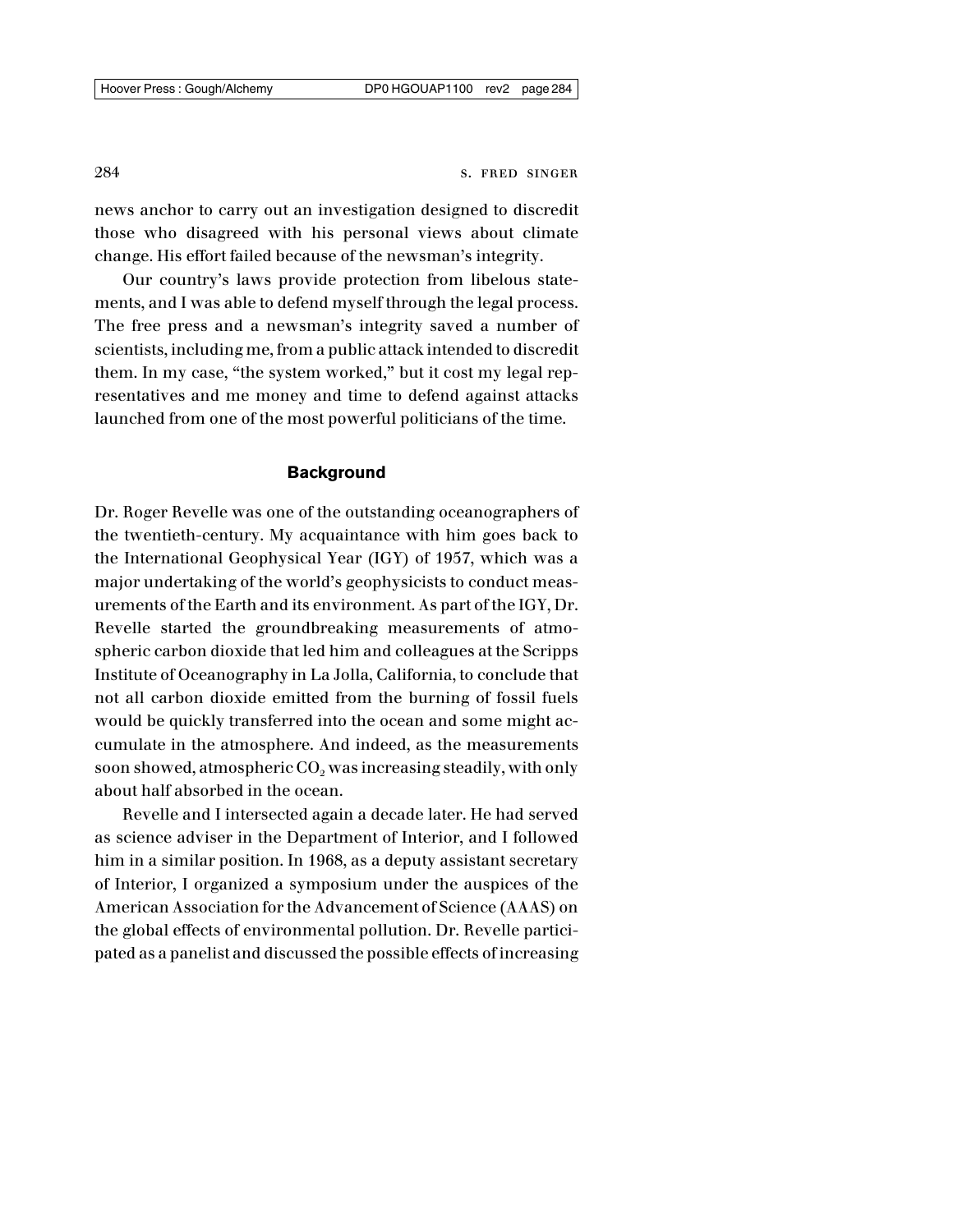$CO<sub>2</sub>$  on global climate. He considered the possibility that humancaused modification of atmospheric composition might affect climate to be a "grand geophysical experiment," and he didn't express any particular concerns about possible negative impacts from global warming.

Dr. Revelle and I continued to have professional interactions in the 1970s. He invited me to spend a few months as his guest at the Center for Population Studies at Harvard where he was a visiting professor, and Al Gore was to be one of his students.While his wife was traveling, I stayed in his house, and we lived as bachelors for a couple of weeks.

I later served on an AAAS committee that he chaired. After Dr. Revelle's return to California, whenever I visited the Scripps Institution, I would stop by to talk to him about ongoing work and the state of the world.

#### **The** *Cosmos* **Article**

In February 1990, at the annual meeting of the AAAS in New Orleans, Dr. Revelle presented an invited paper on ocean fertilization. He discussed the idea that adding nutrients like iron,which are present in only very low concentrations in seawater, would stimulate the production of plankton and thereby accelerate the absorption of  $CO<sub>2</sub>$  from the atmosphere into the ocean. By that time, the idea had begun to take hold that greenhouse warming from increased  $CO<sub>2</sub>$  presented an important environmental problem, and ocean fertilization ("ocean farming," as it is sometimes called) seemed a possible mitigation scheme. I was quite taken by the approach and arranged to discuss it with him the following morning over breakfast at the Hilton Hotel where we were both staying. At that meeting we agreed to write an article about greenhouse warming. As the junior member, I undertook to write a first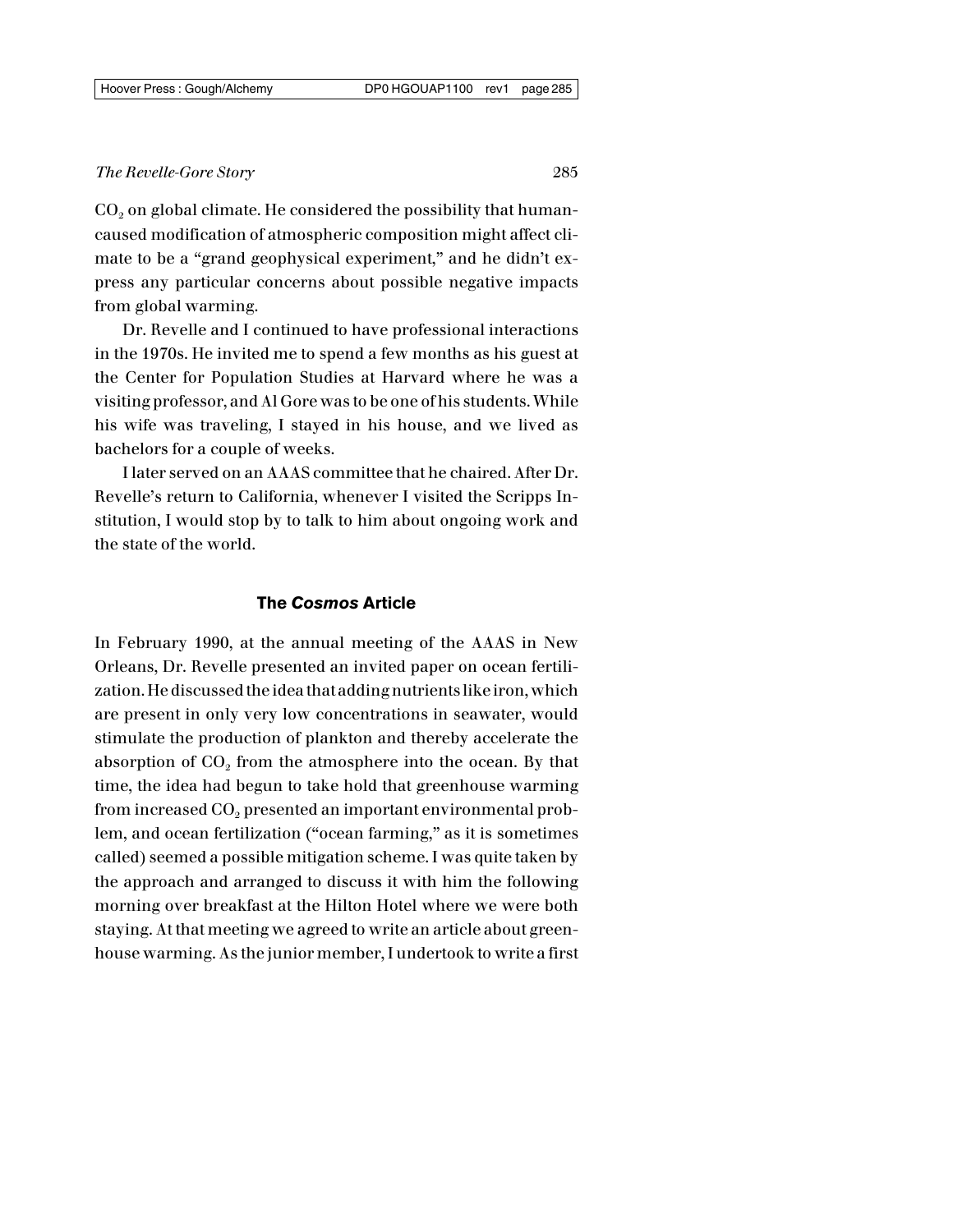draft that included ideas about ocean fertilization from Dr. Revelle's AAAS paper.

While we were working on the article, Dr. Revelle and I decided to invite Dr. Chauncey Starr to join us as a coauthor because of his expertise about energy research and policy and because we had made extensive use of his ideas and quoted from his work in the first draft. Dr. Starr, who holds the National Medal of Technology, is a member of the National Academy of Engineering, and was then the director of the Electric Power Research Institute in Palo Alto, California. After Dr. Starr joined us, I agreed to prepare an expanded draft, and in the following weeks I sent three successive versions to my coauthors and to other scientists, receiving comments and completing a near-final draft in late 1990.

We decided to submit the article to the Cosmos Club of Washington, D.C., for publication in the inaugural issue of the *Cosmos* journal. The circulation of the *Cosmos* journal is small, going to approximately 3,000 members of the club. Although the club was founded for "the advancement of its members in science, literature, and art," and "their mutual improvement by social intercourse,"2 few members have a deep interest in the subject of climate change, and *Cosmos* is not the sort of journal read by Washington policy wonks.

The *Cosmos* editors accepted the article and sent me galley proofs in January 1991. I took the galleys with me when I attended a climate workshop at the Scripps Institution in February and discussed final corrections with Drs. Starr and Revelle who also attended the workshop.

Dr. Starr offered only minor changes, having made his main contributions in the earlier drafts. Dr. Revelle offered to meet with me after the final session of the workshop to discuss suggested

<sup>2.</sup> Cosmos Club, "The Cosmos Club," http://www.cosmos-club.org/ main.html (undated).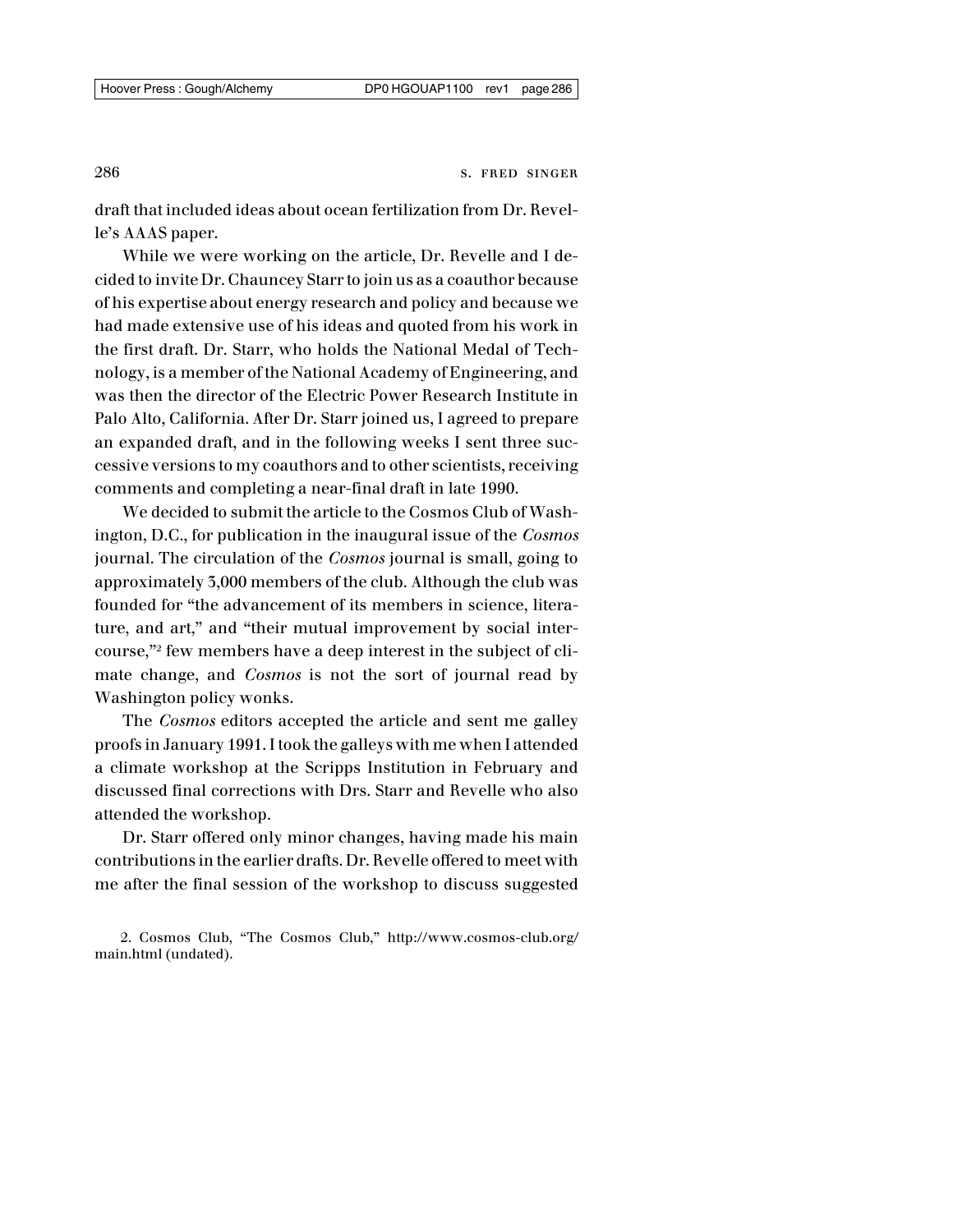changes, which he had marked in his copy of the galleys. On February 6, we met for roughly two hours in his office to go over the changes, which involved spirited discussions of, among other things, the value of mathematical climatemodels. Dr. Revelle was quite skeptical about the models, but I persuaded him that they might be substantially improved within a decade. Our discussion is preserved in scribbles made on the galleys, which I saved in my files together with the earlier drafts. When we were satisified with the galleys, we went to his house for cocktails, followed by dinner in a restaurant with his wife Ellen, and several of his friends.

Our*Cosmos* article, "What to Do About GreenhouseWarming: Look Before You Leap," appeared in April 1991.<sup>5</sup> Our main conclusion was a simplemessage: "*The scientific base for a greenhouse warming is too uncertain to justify drastic action at this time.*" It echoes almost precisely Dr. Revelle's words in letters to members of Congress following hearings in the (very hot) summer of 1988, in which concerns about global warming were raised. One of his letters went to then-Congressman Tim Wirth, who chose not to heed Revelle's advice and, as Under Secretary of State for Global Affairs, became a close ally of Vice President Gore in promoting the drastic restrictions on fossil fuel use embodied in the 1997 Kyoto Protocol to the 1992 Rio Climate Treaty.

Drs. Starr, Revelle, and I each received reprints of the *Cosmos* article, which we sent to colleagues, as is the usual custom. In addition, my organization, the Science and Environmental Policy Project (SEPP), sent reprints to its media contacts. Our article and conclusions created no stir of any kind.

Dr. Revelle died threemonths later, in July 1991. A remarkable

<sup>3.</sup> S. F. Singer, C. Starr, and R. Revelle, "What To Do About Greenhouse Warming: Look Before You Leap," *Cosmos* 1 (1991): 28–33.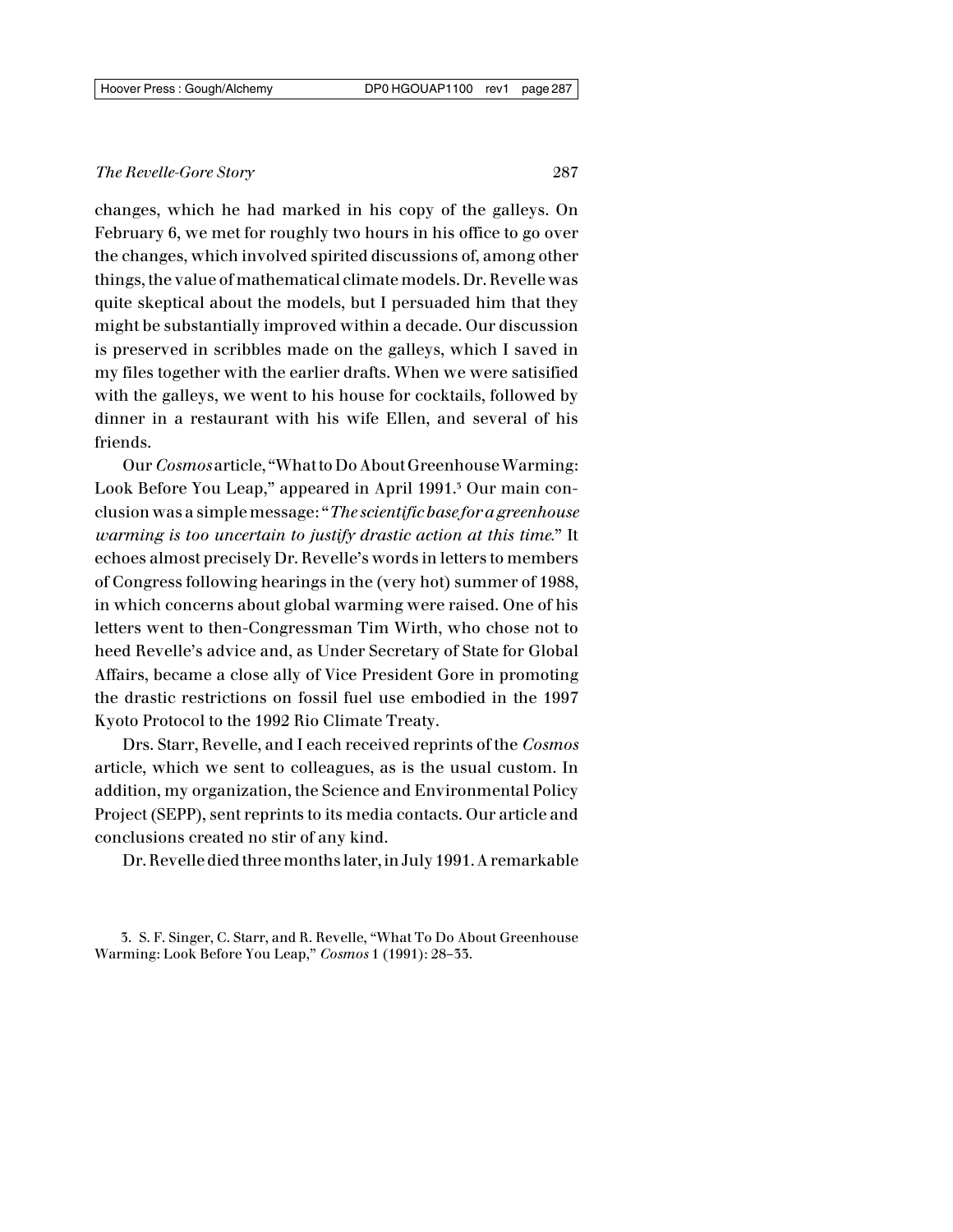man and scientist, he remained professionally active right to the end, traveling and lecturing throughout the United States.

The *Cosmos* article seemed forgotten. But late in 1991, Dr. Richard Geyer of Texas A & M University contacted me about writing a chapter for an edited book, *A Global Warming Forum: Scientific, Economic, and Legal Overview*. <sup>4</sup> Being inundated with other projects, I suggested that he contact the editor of *Cosmos* for permission to reprint the article I had coauthored with Drs. Revelle and Starr. Professor Geyer agreed.

#### **The Lancaster Flap**

More than a year after our article appeared in *Cosmos*, journalist Gregg Easterbrook, a contributing editor to *Newsweek*, referred to it in a piece entitled "Green Cassandras" in the July 6, 1992, issue of the *New Republic* and gave it a political slant.5 He wrote that Al Gore in his book *Earth in the Balance*<sup>6</sup> had claimed that Dr. Revelle, as hismentor at Harvard,had introduced him to the problem of climate change. In his article, Mr. Easterbrook wrote: "*Earth in the Balance* does not mention that before his death last year, Revelle published a paper that concludes, 'The scientific base for greenhouse warming is too uncertain to justify drastic action at this time. There is little risk in delaying policy responses.'"7

Following Mr. Easterbrook's piece, other columnists and editorial page editors, including George Will, picked up on the subject. The contradiction between what Senator Gore wrote about what he had learned from Dr. Revelle and what Dr. Revelle had

7. Easterbrook, "Green Cassandras."

<sup>4.</sup> R. Geyer, ed., *A Global Warming Forum: Scientific, Economic, and Legal Overview* (Boca Raton, Fla.: CRC Press, 1993).

<sup>5.</sup> G. Easterbrook, "Green Cassandras," *New Republic*, July 6, 1992, pp. 23–25.

<sup>6.</sup> A. Gore, *Earth in the Balance* (New York: Plume, 1992).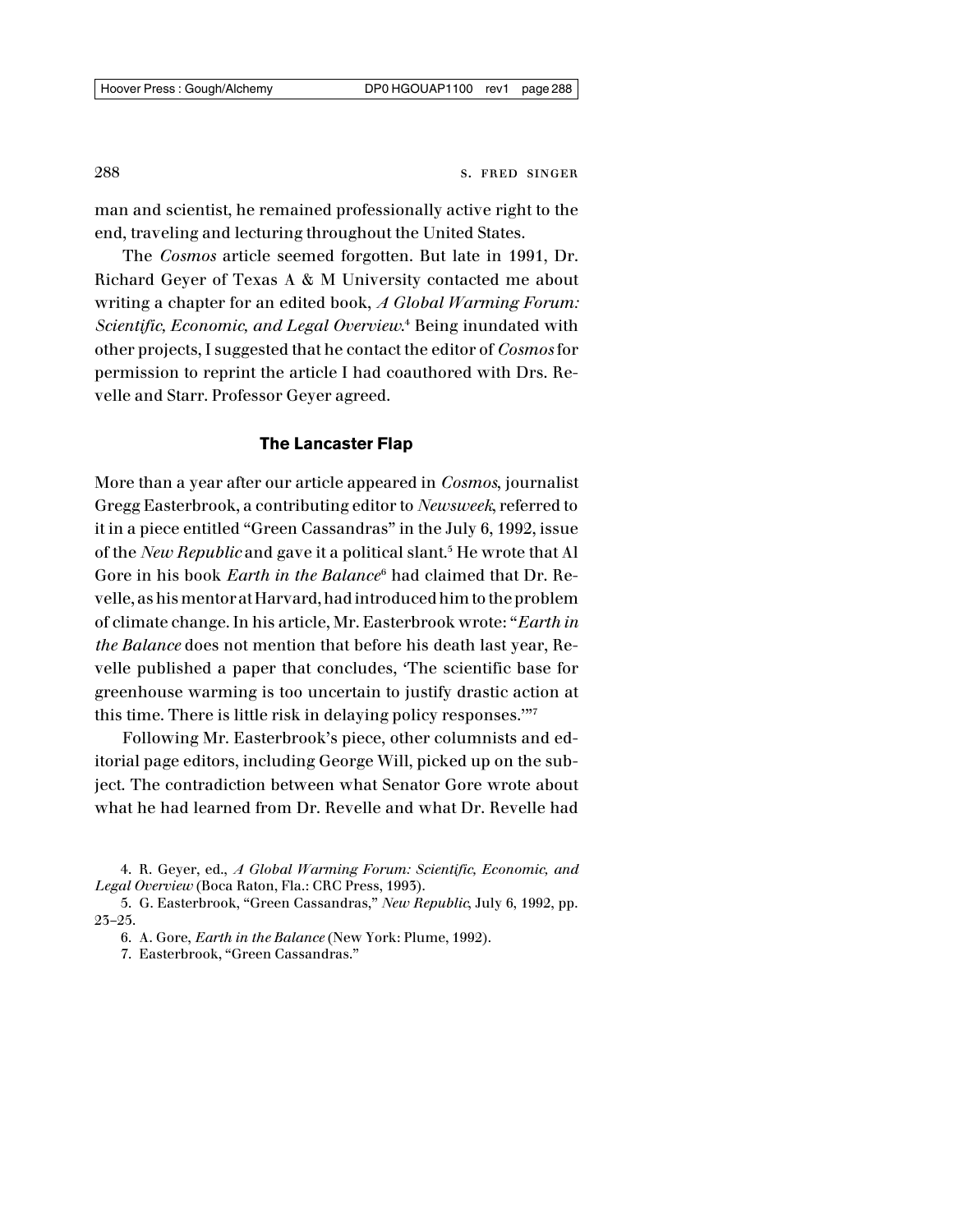written in the *Cosmos* article embarrassed Senator Gore, who had become the leading candidate for the vice presidential slot of the Democratic Party. When the difference between Senator Gore's book and Dr. Revelle's article was raised during the 1992 vice presidential debate, Senator Gore deflected it, sputtering that Dr. Revelle's views had been "taken completely out of context."

I was unaware of these developments until I received a telephone call on July 20, 1992, from Dr. Justin Lancaster at the Environmental Science and Policy Institute, Harvard University, who introduced himself as a former associate of Dr. Revelle. In our conversation, Lancaster first requested and then demanded that I remove Revelle's name from the article to be reprinted in the Geyer volume. I was taken aback by such an unusual request and asked Lancaster to write me a letter, which he did on the same day. I replied, saying that I could not remove Revelle's name since he was a coauthor and could not give his permission as he had died. In any case the copyright for the article resided with the *Cosmos* journal.

When I refused his request, Dr. Lancaster stepped up the pressure on me. First at a memorial symposium for Dr. Revelle at Harvard in the fall of 1992 and in a lengthy footnote to his written remarks at that event, he suggested that Dr. Revelle had not really been a coauthor and made the ludicrous claim that I had put his name on the paper as a coauthor "over his objections." He later added the charge that I had pressured an aging and sick colleague, suggesting that Dr. Revelle's mental capacities were failing at the time.8 Subsequently, Dr. Anthony D. Socci, a member of Senator Gore's staff, made similar outrageous accusations in a lengthy letter to the publishers of the Geyer volume, requesting that the

<sup>8.</sup> J. Lancaster, letter to Dr. Richard Geyer, Bryan, Tex., August 17, 1992; J. Lancaster, letter to Ms. Helen Linna and Ms. Barbara Caras, CRC Press, October 20, 1992.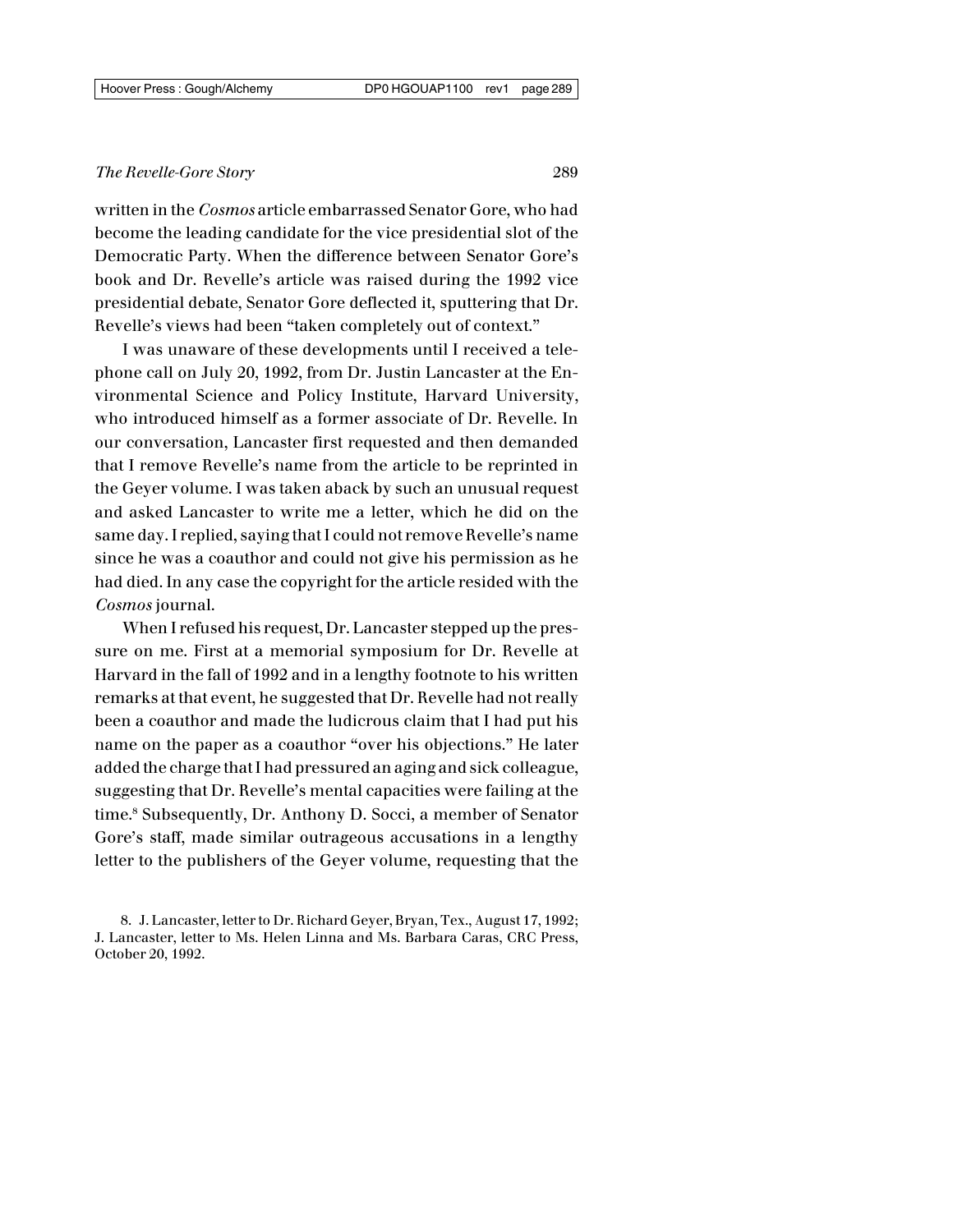*Cosmos* article be dropped.9 Neither the editors nor the publishers consented to the requests (near demands) of Lancaster and Socci.

My repeated requests to Dr. Lancaster that he cease his defamation and retract his false accusations failed to get an acceptable response. Only then and encouraged by my wife, Candace Crandall, did I file a libel suit against Dr. Lancaster.

#### The Libel Suit Against Dr. Lancaster

The Center for Individual Rights of Washington, D.C., filed the libel suit on my behalf in April 1993, with the Washington law firm of Kirkland and Ellis serving as pro bono counsel. Dr. Lancaster, an attorney, first handled his own defense but later was represented pro bono by the Boston law firm of Goodwin Procter and Hoar.

The discovery process for the suit produced a number of revelations about Dr. Lancaster's interactions with Senator Gore and the senator's staff (including Dr. Socci) and about the senator and his staff's intentions. According to Dr. Lancaster's deposition, Senator Gore called him after the Easterbrook article appeared. During the phone call, the senator asked Dr. Lancaster about Dr. Revelle's mental capacity in the months before his death and whether the article accurately reflected his views.

In a draft for a letter in reply to the senator's questions, Dr. Lancaster completely undermined the claims that he later made against me, stating Dr. Revelle was "mentally sharp to the end" and that he was "not casual about his integrity," Dr. Lancaster also wrote that Dr. Revelle had shown the *Cosmos* manuscript to him before it was published, with the comment that he "felt it was honest to admit the uncertainties about greenhouse warming, including the idea that our ignorance could be hiding benefits as

9. A. D. Socci, letter to Mr. Robert Grant, CRC Press, October 27, 1992.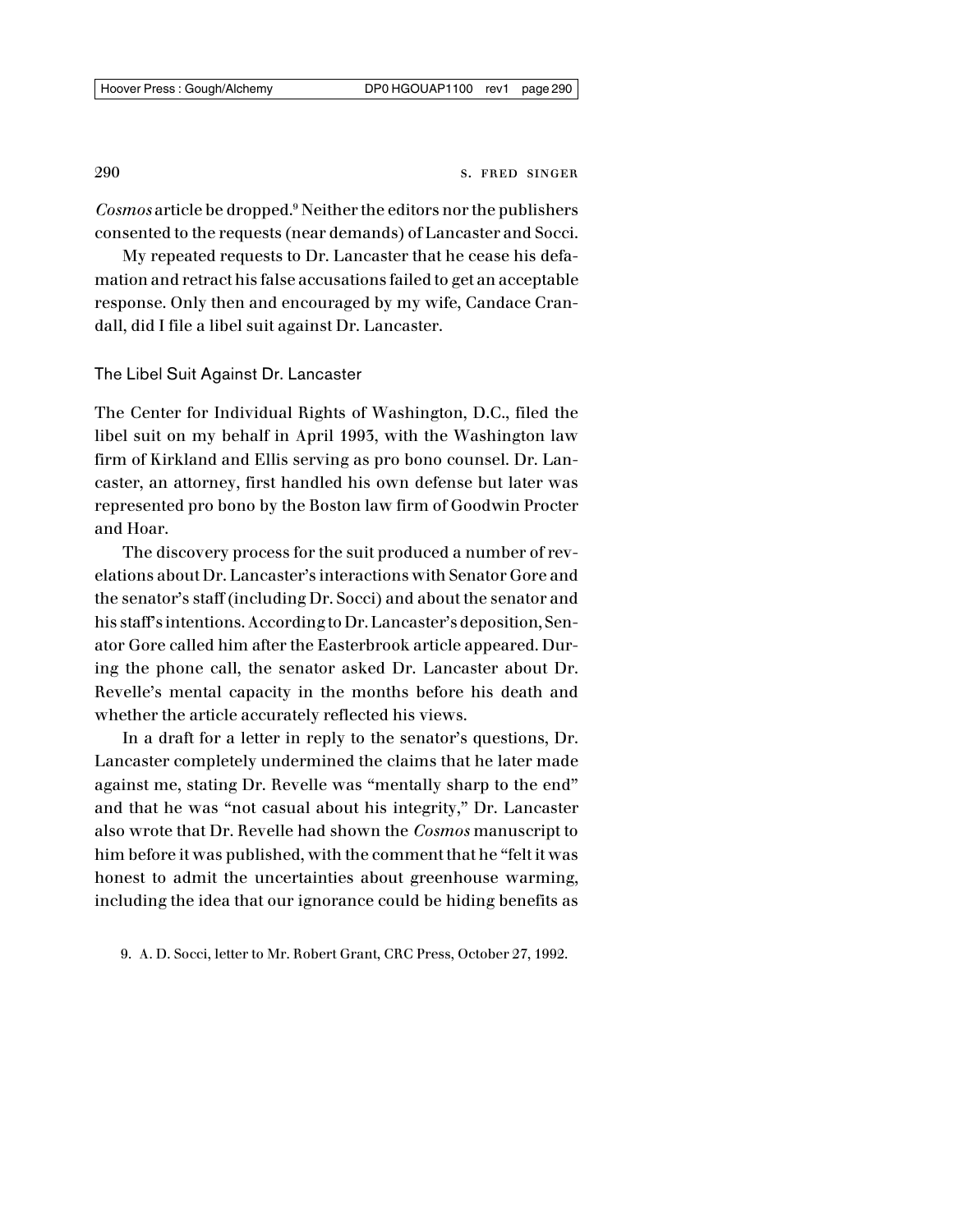well as catastrophes." Most important, Dr. Lancaster stated that he and Dr. Revelle "agreed that there did not seem to be anything in the article that was not true" and that "Roger thought about and probably agreed with the overall thrust of the article, i.e., look before you leap."10

In the discovery process, we also learned that Dr. Lancaster had been an advisory editor for the Geyer volume but had not objected to the *Cosmos* article's carrying Dr. Revelle's name until after Gregg Easterbrook's piece in the *New Republic* had caused embarrassment to Al Gore. We also found much additional evidence linking Senator Gore to Dr. Lancaster. Dr. Lancaster prepared seven drafts for a reply to the *New Republic* in response to Mr. Easterbrook's article and ran them by the senator's staff. On one fax, he asked, "Is this close to what the Senator had in mind?"11 In faxes to Dr. Lancaster, Gore's staff director Katie McGinty sensibly admonished him to stop denying Dr. Revelle's coauthorship ——because, after all, "Revelle's name is on the paper."12 She suggested adding, "a concluding sentence such as, 'Senator Gore was right in relying on and praising [in his book] Revelle's contributions' would also be effective."13

#### Facts That Became Clear During the Discovery Process

1. Dr. Lancaster's many written statements and correspondence indicate that he was aware that Dr. Revelle had fully collaborated on the *Cosmos* article and indeed that the article incorporated the paper that Dr. Revelle had presented at the February 1990 AAAS

11. J. Lancaster, Fax cover sheet to draft letter from Dr. Lancaster and two others objecting to G. Easterbrook's article in the *New Republic* ("Sent 7/10/92" handwritten on cover sheet).

- 12. K. McGinty, Faxed memorandum to J. Lancaster, July 10, 1992.
- 13. K. McGinty, Fax to J. Lancaster, July 21, 1992.

<sup>10.</sup> J. Lancaster, draft letter to Senator Albert Gore, July 20, 2002, found on a computer disk of Dr. Lancaster during the discovery process.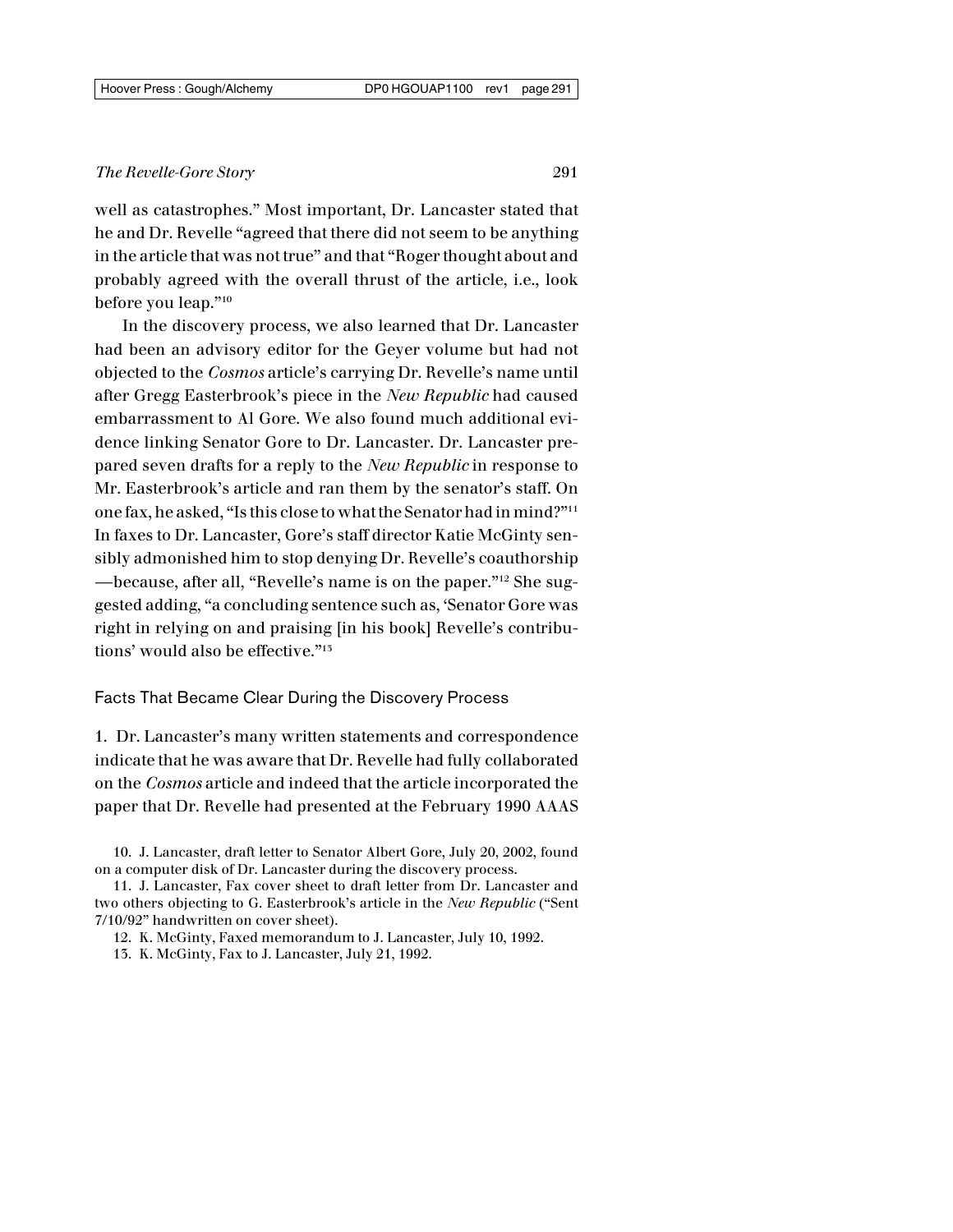meeting. Only two years after the article appeared and Al Gore had become a vice presidential candidate did Lancaster raise any questions about the *Cosmos* article.

2. From the beginning of this controversy, Dr. Lancaster had been aware that I still had the galley proofs of the *Cosmos* article, with Dr. Revelle's handwritten corrections and annotations in the margin, demonstrating his active participation in the preparation of the article.

3. Dr. Revelle's calendar, as we learned from his secretary, showed a full schedule of speaking engagements, conferences, and travel for that period and after. One would not expect such a schedule if Dr. Revelle was an invalid and becoming senile as Dr. Lancaster later claimed.

4. Contrary to statements made by Dr. Lancaster, no member of Dr. Revelle's family or his scientific colleagues expressed complaints, second thoughts, or any other negative views about the article, and no member of the family ever requested that Dr. Revelle's name be taken off the *Cosmos* article.

5. Moreover, Dr. Revelle's daughter wrote a letter in response to George Will's column, published in the *Washington Post*, that affirmed Dr. Revelle's coauthorship and restated many points made in the *Cosmos* article.14

6. Rather than attempt to obtain information about the writing of the article from another source, according to Dr. Lancaster's deposition, he never bothered to contact Chauncey Starr, the third coauthor of the *Cosmos* article. Apparently, Senator Gore's office focused his attention on me, probably because of my public skepticism about the magnitude of the effects of global warming.

7. Like Senator Gore, Dr. Lancaster seemed to be under the impression that scientists who question the basis for a global

<sup>14.</sup> C. R. Hufbauer, "Global Warming: What My Father Really Said," *Washington Post*, op-ed, September 13, 1992.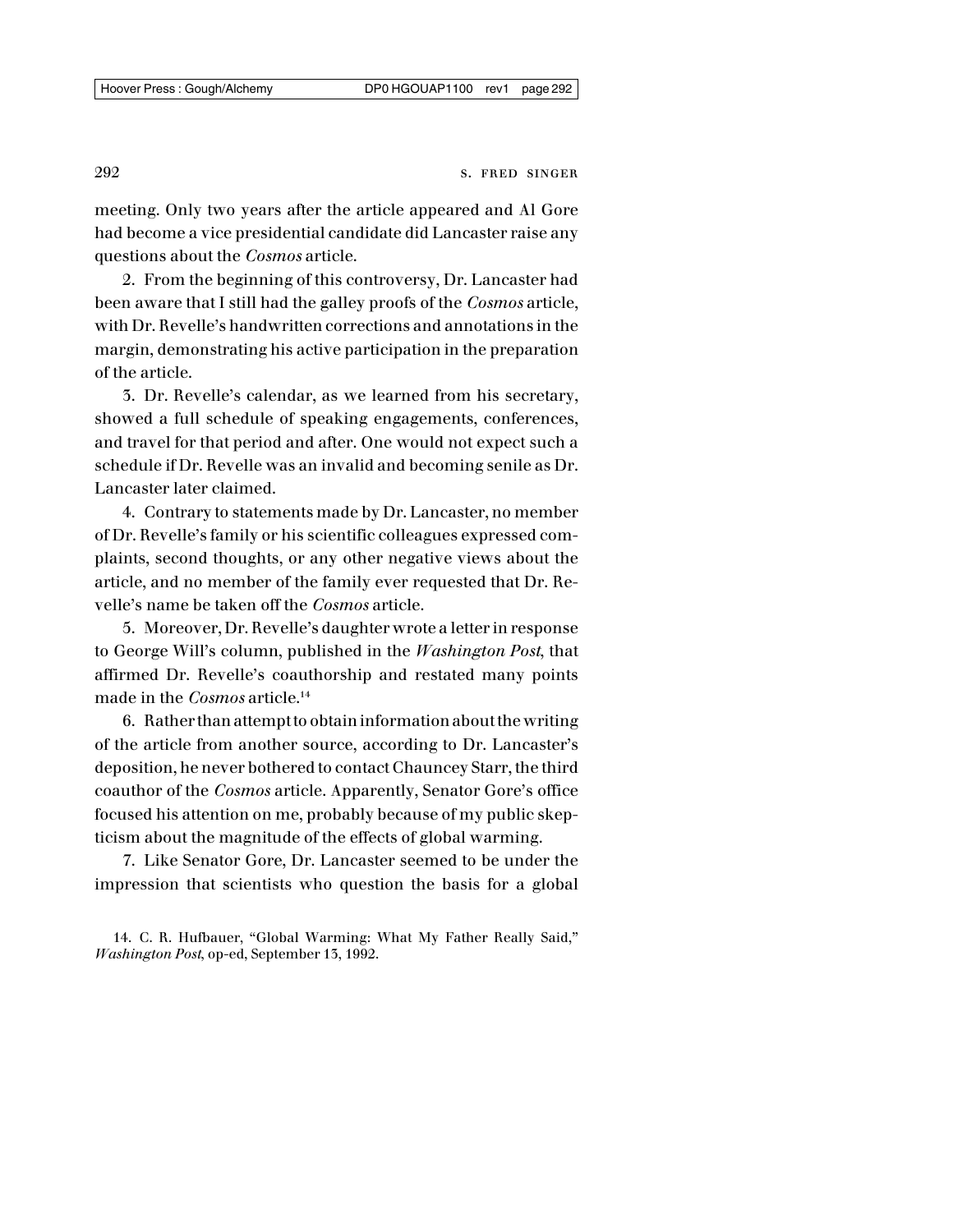warming catastrophe, such as Robert Balling, John Christy, Hugh Ellsaesser, William Happer, Sherwood Idso, Richard Lindzen, Patrick Michaels, William Nierenberg (Revelle's successor as director of the Scripps Institution), Chauncey Starr, Roy Spencer, and many others are part of some sort of energy-industry conspiracy. The facts don't bear that out, at least in my case, although some of the others may have received support from the energy industry. So far as Dr. Lancaster's funding was concerned, a December 27, 1993, *Boston Globe* article revealed that he received financial support from the Natural Resources Defense Council and the Environmental Defense Fund, two organizations actively promoting the idea of a climate emergency.

#### **Victory**

A public relations campaign by Dr. Lancaster in late 1993 in the Boston area failed to elicit any local or national attention for his side of the case. More spectacularly, an attempt by Vice President Gore and his staff to get the case aired on ABC News *Nightline* and to besmirch the reputations of some scientists who disagreed with the senator about global warming not only failed; it backfired.

On February 24, 1994, Ted Koppel revealed on his *Nightline* program that Vice President Gore had called him and suggested that Mr. Koppel investigate the political and economic forces behind the "antienvironmental" movement. In particular, Vice President Gore had urged Mr. Koppel to expose as fact that several U.S. scientists who had voiced skeptical views about greenhouse warming were receiving financial support from the coal industry and/or groups such as the Lyndon Larouche organization or Reverend Moon's Unification Church.

Mr. Koppel didn't do the vice president's bidding and asked rhetorically, "Is this a case of industry supporting scientists who happen to hold sympathetic views, or scientists adapting their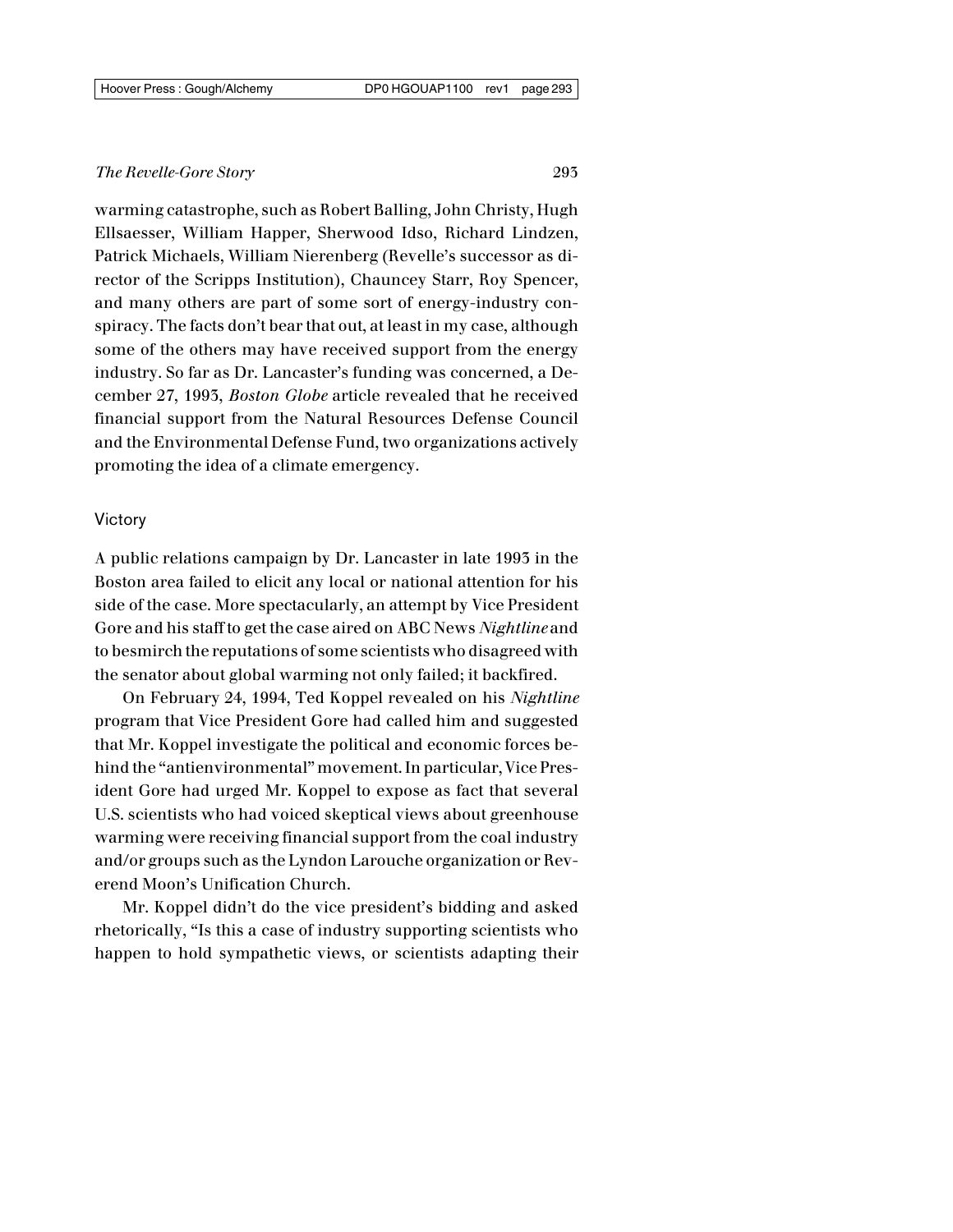views to accommodate industry?" He closed the show by chastising Gore for trying to use the media to discredit skeptical scientists:

There is some irony in the fact that Vice President Gore one of the most scientifically literate men to sit in the White House in this century——[is] resorting to political means to achieve what should ultimately be resolved on a purely scientific basis. The measure of good science is neither the politics of the scientist nor the people with whom the scientist associates. It is the immersion of hypotheses into the acid of truth. That's the hard way to do it, but it's the only way that works.

The attempt to use Mr. Koppel to tar the reputations of his opponents brought criticism down on the vice president, and I learned of rumors that the Clinton White House had become nervous about the issue, and perhaps Vice President Gore himself was becoming nervous. In any case, on April 29, 1994, Dr. Lancaster's attorneys indicated they were ready to have him sign a retraction and apology.15

In its press release celebrating the victory, the Center for Individual Rights stated:

Any attempt to alter or suppress a scientist's published views after his death cannot be tolerated. This retraction is an important victory for science. Politics too often takes precedence over scientific evidence. Had Dr. Singer not taken action against Lancaster's false and defamatory claims, it would have had a chilling effect on all scientists now confronting political correctness on environmental issues.16

15. J. Lancaster, "Statement by Justin Lancaster" to settle libel suit brought by F. Singer, April 29, 1994. (See also Addendum.)

16. Center for Individual Rights, "'Global Warming' Libel Suit Reaches Settlement," press release, May 24, 1994.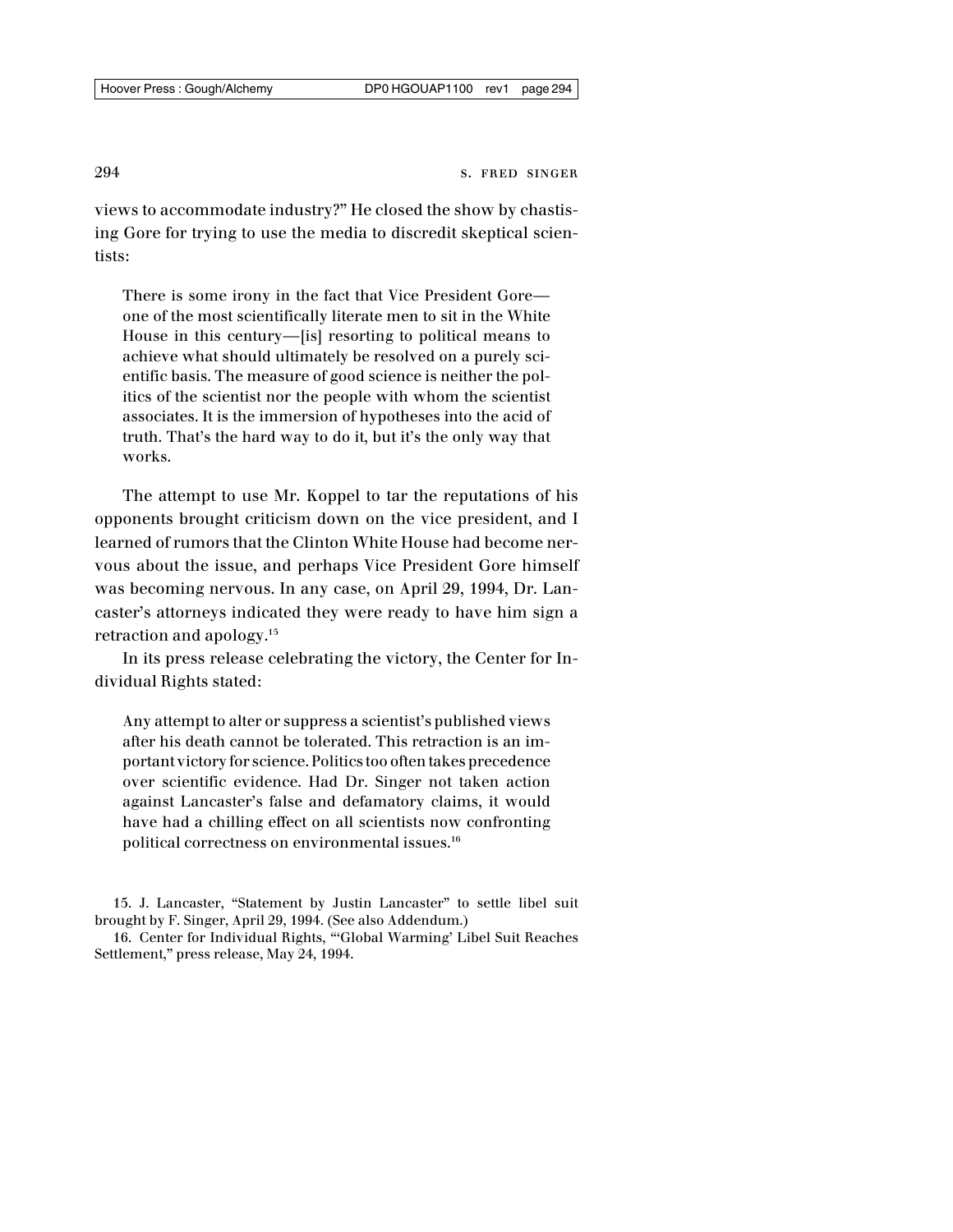#### **Final Reflections**

To me, Mr. Gore's involvement in this case as a senator and then as vice president was surprising and intimidating. It demonstrated his willingness to use the power of public office in attempts to undermine the reputation of those who disagree with him and to win by smearing them rather than relying on the strengths of his arguments

Although Mr. Gore does not hold office as I write this in 2002, it is almost certain that he will be involved in electoral politics for many years to come. I have two major concerns about Mr. Gore and his position (or perhaps "posturing" is a better word) on global climate change and scientists who disagree with him.

- 1. He appears to believe that those who disagree with him are part of some vast industry-led conspiracy, and his ego will not entertain the thought that his opposition really is just a group of individuals and small organizations led by people whose motivation is something other than financial gain. Some scientists who oppose him do receive funding from organizations and companies that have earned Mr. Gore's ire, and he has tried, as he did with Ted Koppel, to smear those scientists with guilt by association. Ironically, I think that Mr. Gore would be first in line to defend people who are besmirched that way by others, even if he disagreed with their opinions.
- 2. As his own aides have reportedly said, Gore has "a long memory." Like Richard Nixon, it is said that he's a "don't get mad, get even"17kind of guy——witness themany scientistswho have been harassed and bullied (see chapter by Happer, this volume) and the journalists who have been frozen out or fired.

17. B. Zelnick, *Gore: A Political Life* (Washington, D.C.: Regnery, 1999).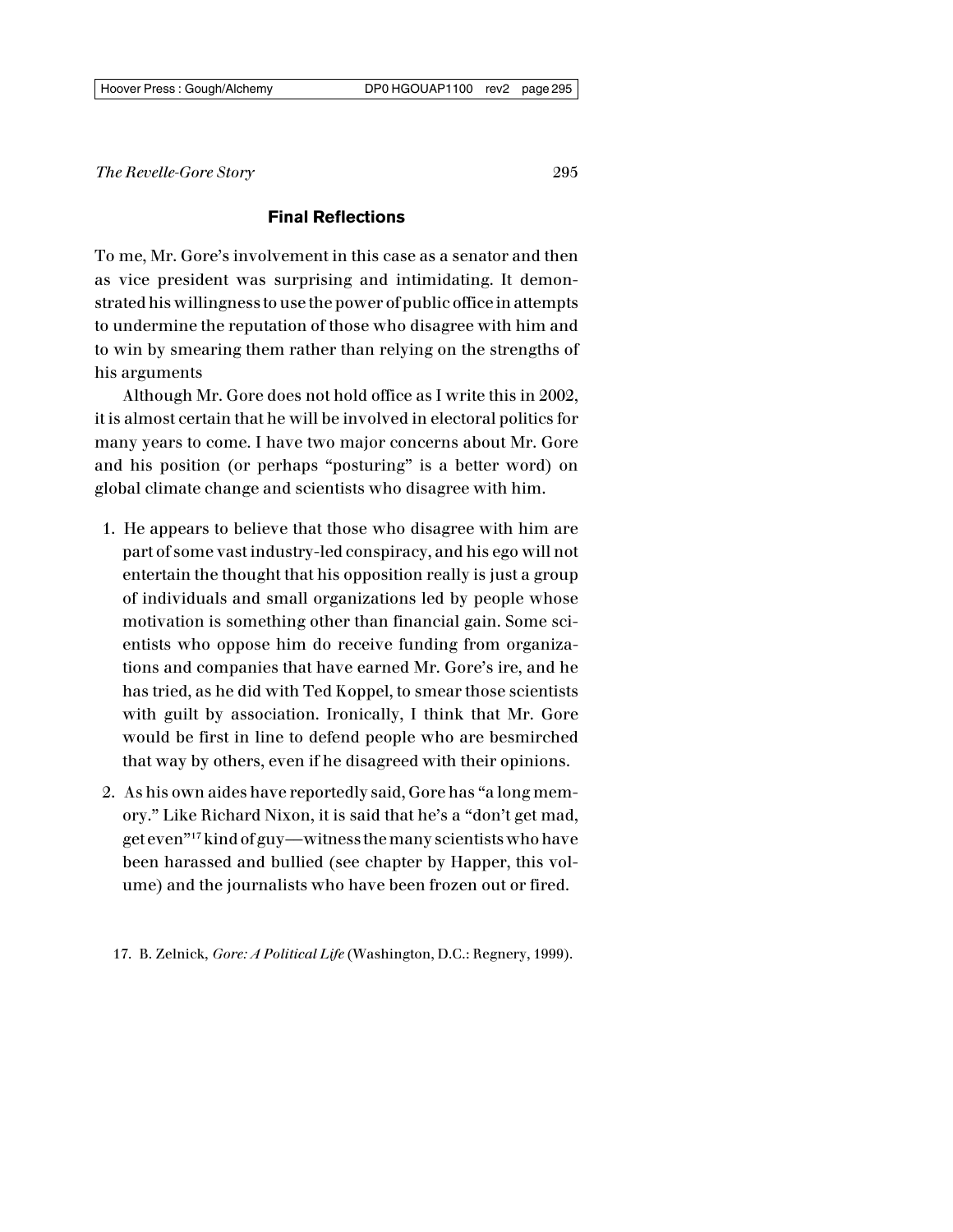More generally, Mr. Gore's actions show some ways in which a powerful politician can attack his enemies. Even in my case, where I "won," his attacks, through Dr. Lancaster, diverted me from other work, caused me to incur court costs, and reduced the time I could spend on running SEPP. Such a victory is very costly. Mr. Gore, on the other hand, risked only exposure of his methods.

More positively, my experience shows that an individual scientist depending on the due process of the country's legal system and the independence of the news media (or at least some of its members) can oppose the politically powerful. And my victory in the libel suit may inhibit other politicians from attempting to discredit those scientists who disagree with them, or, perhaps more likely, discourage individuals, such as Dr. Lancaster, from engaging in such activities to further political goals.

#### **Addendum**

#### Statement by Justin Lancaster

The late Professor Roger Revelle was a true and voluntary coauthor of the article entitled "What To Do About Greenhouse Warming: Look Before You Leap," along with Professor S. Fred Singer and Chauncey Starr, Ph.D. The article was published in April 1991 in the inaugural issue of *Cosmos*, the journal of the Cosmos Club of Washington, D.C.

I retract as being unwarranted any and all statements, oral or written, I have made which state or imply that Professor Revelle was not a true and voluntary coauthor of the *Cosmos* article, or which in any other way impugn or malign the conduct or motives of Professor Singer with regard to the *Cosmos* article (including but not limited to its drafting, editing, publication, republication, and circulation). I agree not to make any such statements in fu-